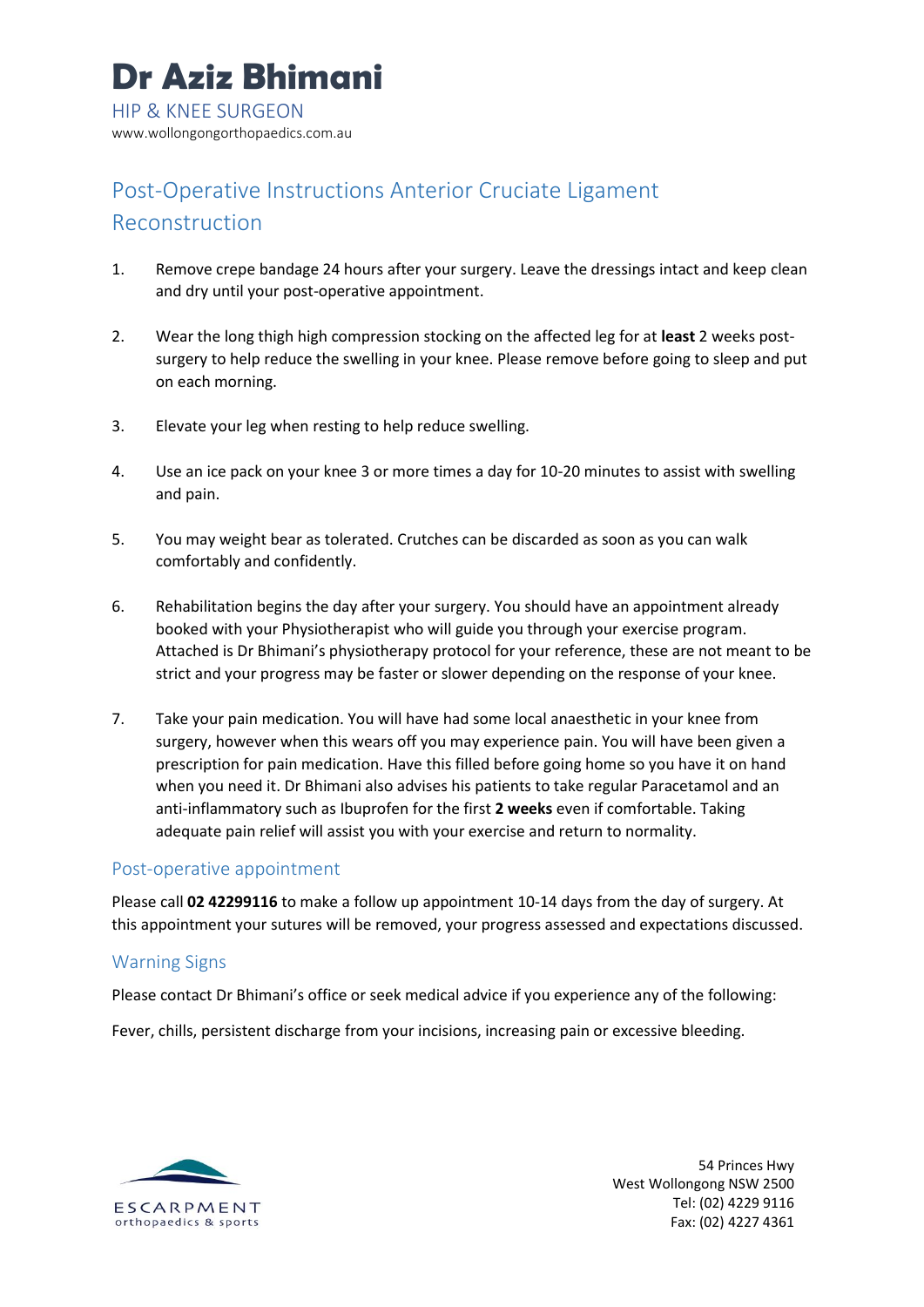# Anterior Cruciate Ligament Reconstruction Protocol for Physiotherapists

This program is a guide for physiotherapists, it should be adjusted to the individual taking into account pain, pathology, work and other social factors.

Dr Bhimani advises that supervised Physiotherapy should commence the day after surgery. If you have any concerns please do not hesitate to contact Dr Bhimani through his office on 02 42299116.

### **NOTE: ALL EXERCISES MUST BE COMFORTABLE AND NOT CAUSE AN INCREASE IN SWELLING.**

## Acute (0-2weeks)

#### Goals*:*

- Wound healing
- Reduce swelling
- Reduce pain (prescribed analgesia advised for 2 weeks post op to assist with exercises). Excessive pain can be due to spending too much time on feet before quads have been adequately strengthened.
- Regain full extension
- Full weight bearing
- Wean off crutches
- Promote muscle control

### *Treatment Guidelines*

- Pain and swelling reduction with ice, compression stocking, intermittent pressure pump, soft tissue massage and exercise.
- Patella mobilisation
- Encourage range of movement. Try to gain full extension by two weeks. Full flexion will take longer and will generally come with gradual stretching. Care needs to be taken with hamstring co contraction as this may result in strains if too vigorous. Light hamstring loading continues into next stage with progression of general rehabilitation. Resisted hamstring loading should be avoided for approximately 6 weeks.
- Gait retraining encouraging extension at heel strike.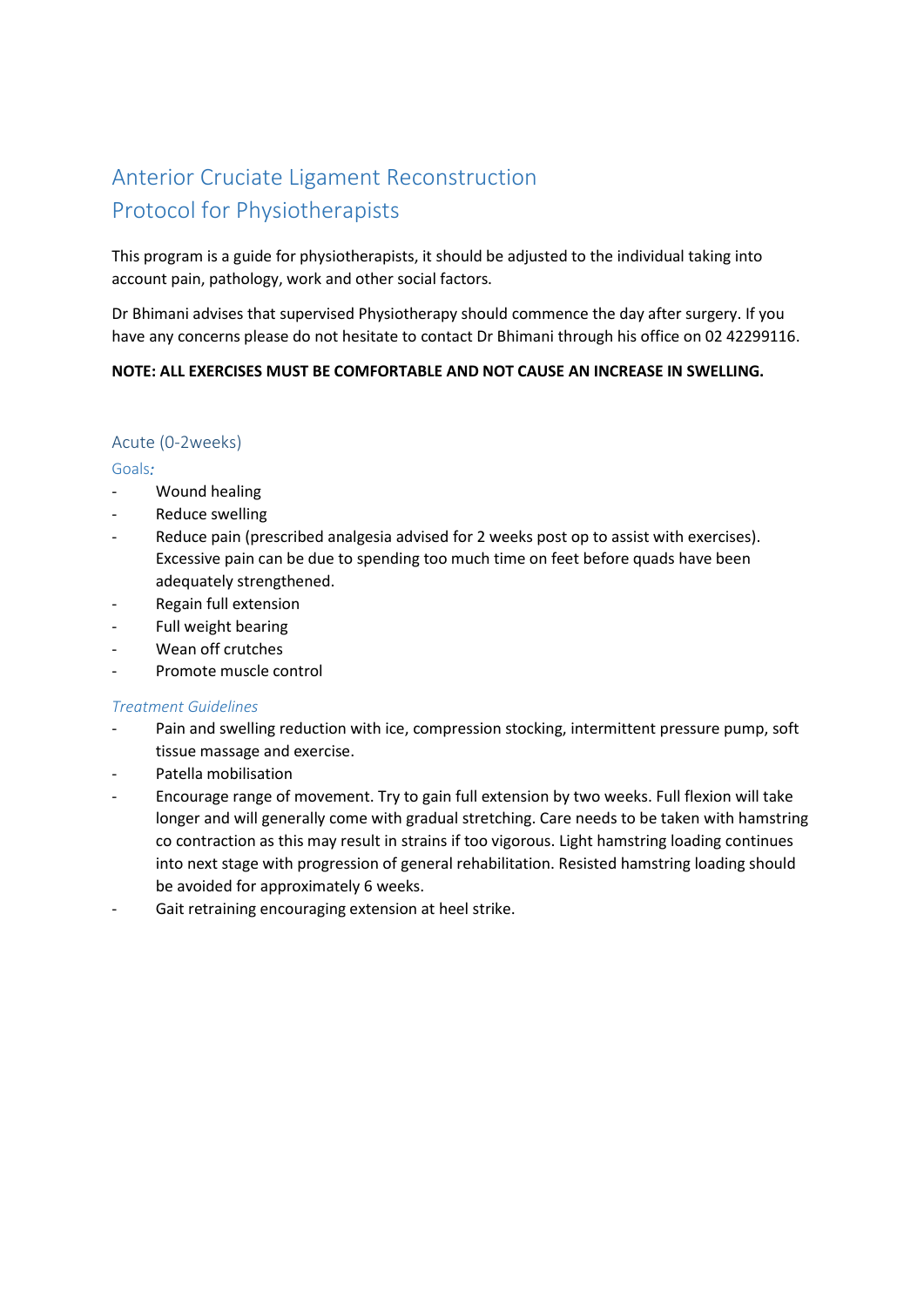# Stage 2 (2-6 weeks)

## *Goals:*

- Full active range of motion
- Normal gait with reasonable weight tolerance
- Minimal pain and effusion
- Develop muscular control for controlled, pain-free single leg lunge
- Avoid hamstring strain
- Develop early proprioceptive awareness

### *Treatment Guidelines*

- Daily scar massage
- Use active, passive and hands-on techniques to promote full range of motion.
- Progress closed chain exercises (quarter squats and single leg lunge) as pain allows.
- Introduce gym-based equipment including leg press and stationary cycle.
- Water-based exercise exercises can begin once wound healed, including treading water and gentle swimming (no breaststroke).
- Begin proprioceptive exercises including single leg balance on the ground and mini tramp. This can progress by introducing body movement whilst standing on one leg.
- Bilateral and single calf raises and stretching.
- Avoid isolated loading off the hamstrings due to ease of tear. Hamstrings will be progressively loaded through closed chain and gym based activity.

# Stage 3 (6 -12 weeks)

### *Goals*

- Regain proprioception
- Improve strength and muscle control
- Promote good quadriceps control in lunge and hopping activity in preparation for running.
- Avoid patella tendonitis

### *Treatment Guidelines*

- Increased closed quadriceps exercises with increased resistance. This includes half squats, leg presses and lunges. Beware of anterior knee pain. Step work is also very useful at this stage.
- Increase cycling
- Work on proprioception. Begin with stepping from one foot to another. Hitting a tennis ball against a wall with a racquet is beneficial. Mini trampoline and wobble boards are appropriate.
- Commence jogging around 12 weeks post operation if strength and swelling are satisfactory.